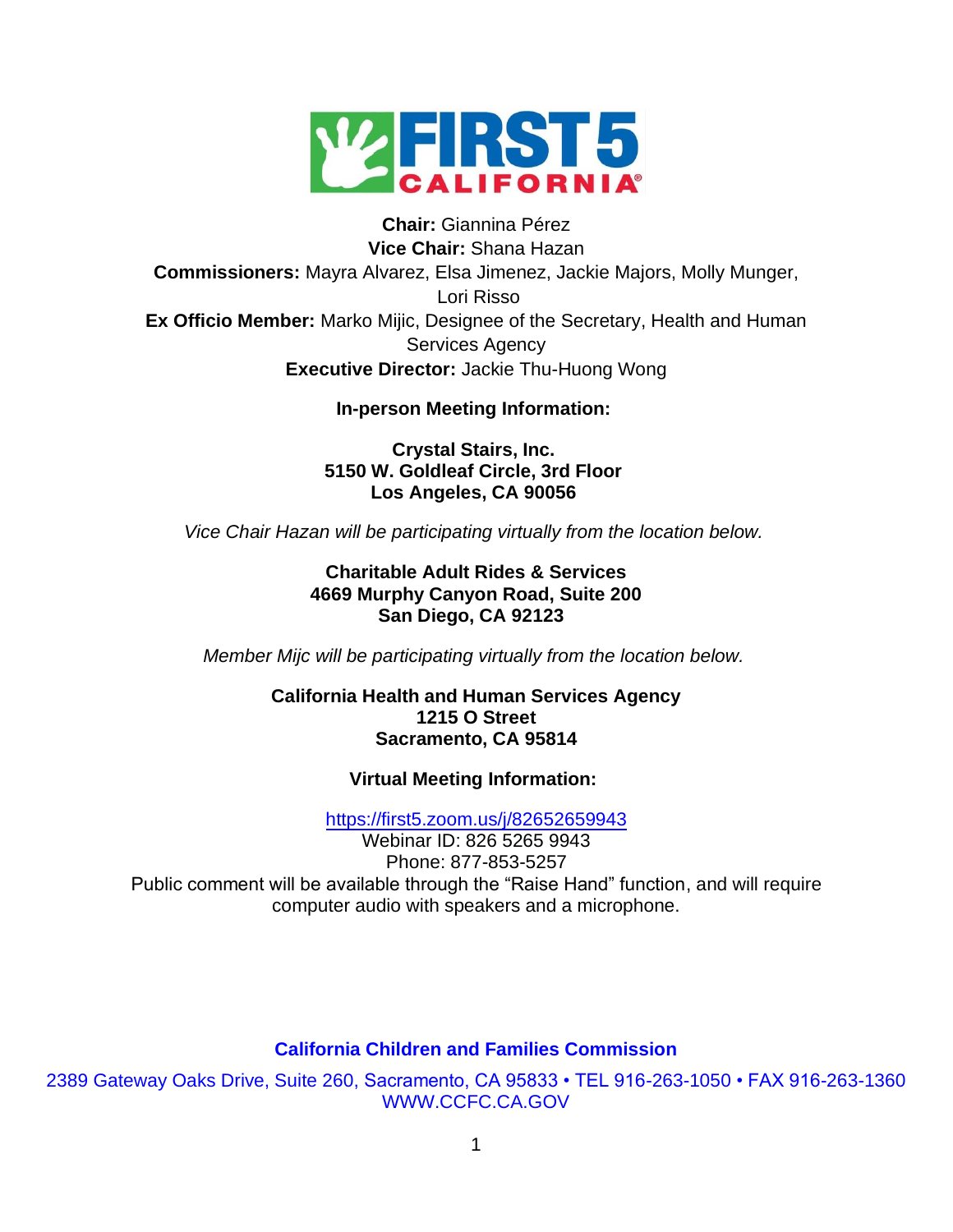## **May 31, 2022, Meeting Agenda**

## **10:00 a.m. to 3:00 p.m. or until adjourned**

## **Item 1 – Opening Remarks**

- Call to order
- Roll Call
- Announcements

## **Item 2 – Public Comment**

Members of the public may speak for up to three minutes on any matter concerning the State Commission, with the exception of items appearing elsewhere on this agenda or items related to pending judicial, administrative litigation, or personnel matters. No action by the State Commission may be taken.

## **INFORMATION ITEMS**

The following are information items, and no action will be taken by the Commission.

## **Item 3 – Overview of Commission Advisory Committees**

In anticipation of the approval of assignments at the July 2022 Commission meeting, staff will provide an overview of the Commission's advisory committees.

# **Item 4 – First 5 California Budget Planning Discussion**

Staff will highlight fund account balances, forecast revenue, and propose priorities for future investments.

## **Item 5 – Adjournment**

The Commission may announce a recess for lunch during the meeting, depending on the length of the discussions. The order in which agenda items are considered may be subject to change. Depending on the time available and the orderly management of proceedings, the Commission may order adjournment (recess or postponement) of any noticed meeting, to be continued to the next day, another specific date or time, or to the next business meeting, as appropriate. Any such adjournment will be noticed at the time the order of adjournment is made (Government Code §§11128.5, 11129).

Public comment is taken on each agenda item. If an individual wishes to speak, that person is asked to place his/her name on the sign-in list if attending in person or use the "Raise Hand" function in Zoom if participating virtually. Prior to making comments, the

# **California Children and Families Commission**

2389 Gateway Oaks Drive, Suite 260, Sacramento, CA 95833 • TEL 916-263-1050 • FAX 916-263-1360 WWW.CCFC.CA.GOV